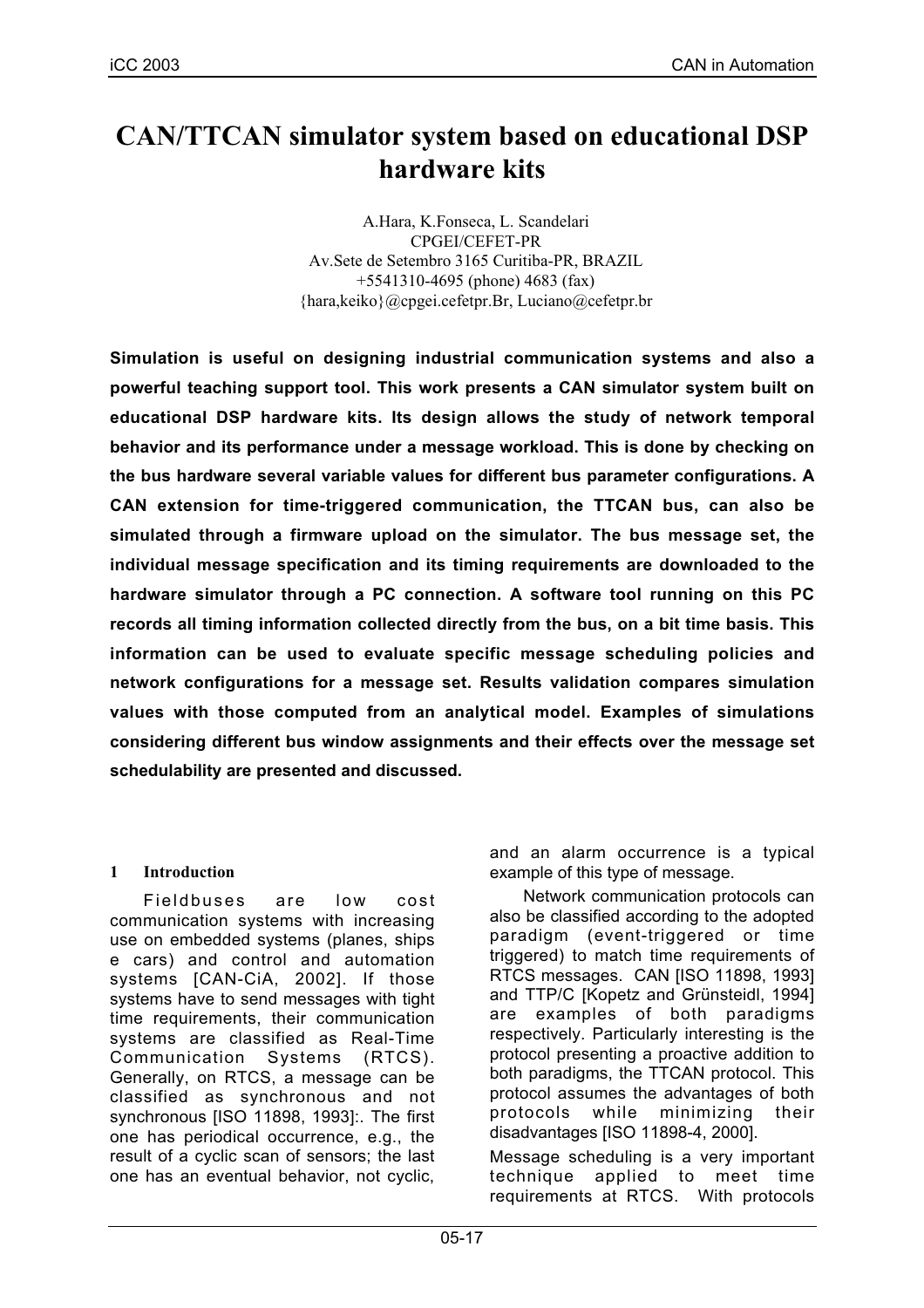based on time-triggered paradigm, message scheduling problem can be solved through proprietary methods [Kopetz&Grünsteidl,1994], [Krüger,1995], [Pop,2000]. Based on heuristics, these methods solve scheduling problems on a feasible way not necessarily optimal [Coelho, 2002]. Also, schedulability testing [Tindell et al, 1995] is required to check in advance if specified requirements can be accomplished. The suitable choice of network configuration and message scheduling algorithms to provide proper operation of RTCS is an important design step. Simulation and analytical models solvers can play an important role at this step.

RTCS Simulation or analytical models can be solved through hardware or software tools. These tools allow the testing of several message scheduling policies or network protocol configurations to choose those that better meet message time requirements. This paper presents a CAN and TTCAN simulation tool built over DSP hardware with a PC interface. It supports simulation of TTCAN and CAN temporal behavior providing data about message scheduling policies, network configuration and their effects over message schedulability. The paper structure is as follows: Section 2 presents the essence, characteristics and operation of CAN and TTCAN protocols; Section 3 describes the Simulation System, its specification, hardware deployment and limitations as well the software module developed to overcome hardware limitations; Section 4 presents 2 two policies to map messages on TTCAN protocol windows; Section 5 presents analytical models of CAN and TTCAN temporal behaviors used to compare simulation results. At last, Section 6 discusses scenarios and experiments chosen to check the Simulator and discusses about network configurations to achieve better performances of RTCS.

# **2 CAN e TTCAN**

CAN (Controller Area Network) standard is based on event-triggered protocol paradigm, presenting easy and low cost implementation and great scalability. Its bus access protocol solves message collisions based on message priority. Message retransmission, Fault tolerance and error control are also features of the CAN standard [ISO 11898, 1993].

TTCAN (*Time Triggered Controller Area Network*) is a CAN extension [ISO 11898- 4, 2000] presenting the same CAN frame structure. Based on time triggered paradigm, the TTCAN medium access control establishes a message transmission pre-scheduling (TTCAN arbitration) where each node on the bus knows in advance the time interval (window time or slot time) it is allowed to transmit. Some free windows (CAN arbitration windows) are specifically reserved for asynchronous message transmission through CAN bus arbitration approach. A reference message (RF) is used to achieve global time synchronicity. Its reception provides a correct time reference to each node to transmit at the correct window based on its internal message list.



Figure 1 – Message transmission cycle

The BC (*basic cycle*) is the time interval comprising two consecutives RF messages. Figure 1 shows a set of windows and where each window corresponds to a sole message transmission. A synchronous message can be associated to an exclusive time window and an arbitration window is reserved to asynchronous message transmissions through CAN original arbitration process. A SM (*system matrix*) matrix is established from a periodic BC cycle set, considering the window ordering or mapping. At the system matrix, columns represent message windows and lines BC cycles.

# **3 The Simulation System**

The simulation system comprises hardware and software modules. The hardware module was deployed specifically for CAN simulations, based on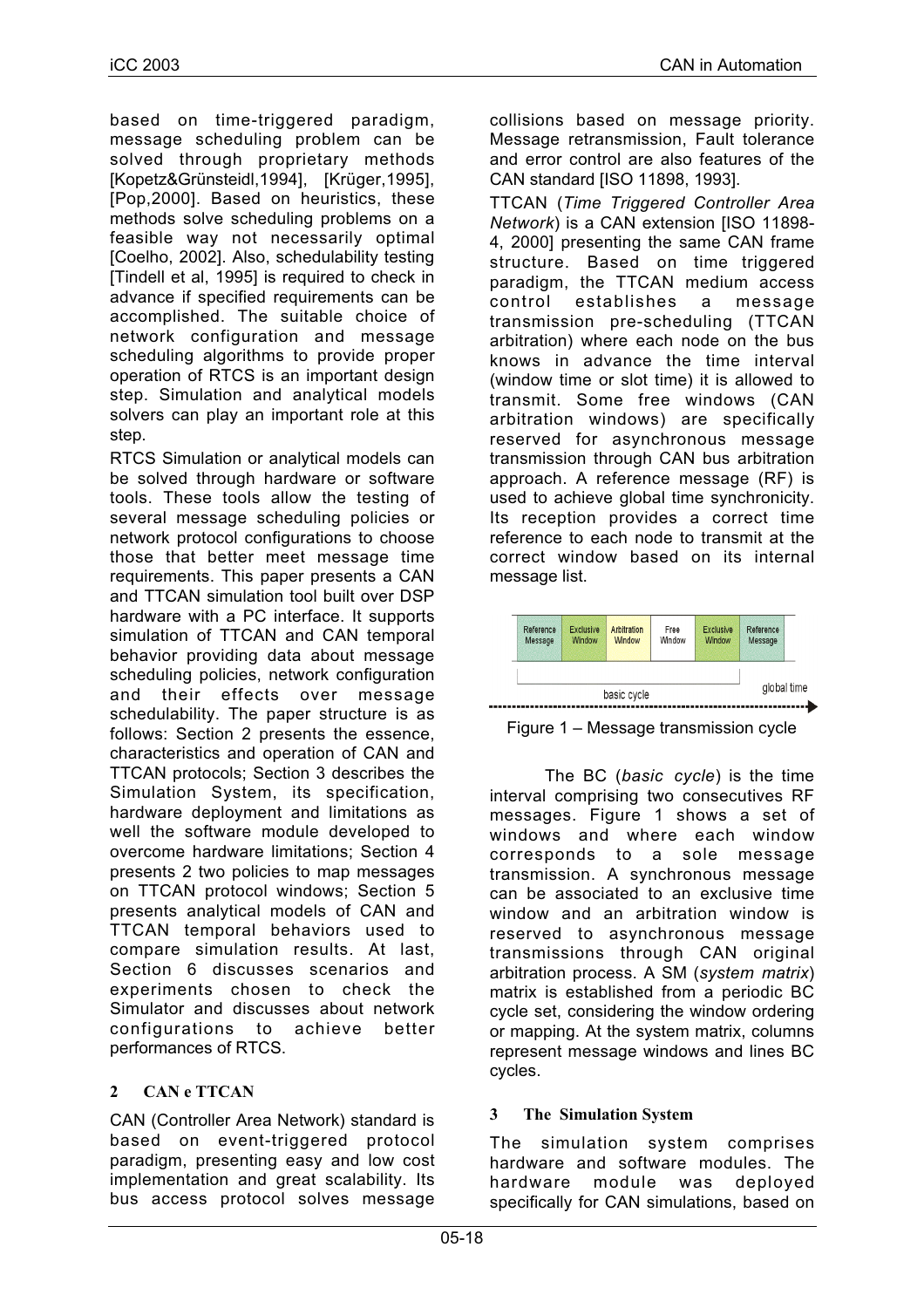Digital Signal Processing (DSP) and built from an educational kit [Hara et al, 2002]. It allows to observe, at bit time base, the temporal behavior of the CAN bus when submitted to a known message set workload. An analysis of this behavior provides insights to configure the CAN network as a RTCS. Also, it validates network configurations by comparing simulation results with those achieved from analytical model solutions [Ringler, 1998].

The hardware simulator comprises the educational kit, firmware and an expansion board card. The educational kit based on DSP TMS320F241 (Texas Instruments) has general use I/Os pins, ROM memory Flash of 8 KWords and RAM of 544 Words, configurable timers, interrupt controllers, analog-to-digital converter modules, CAN Module and one serial communication port to a microcomputer (very useful to transfer and program debug and also to network traffic monitoring). The firmware developed on a C language tool provides all basic operations of monitoring, port reading, task synchronization with a timer, message scheduling, queue management and delay accounting. The expansion board has a CAN transceiver to match interface and bus voltages, it supports bandwidth up to 500 kbps and connects through RJ-45 with 5 V, GND, CAN H e CAN L signals and with UTP cabling. It can act as terminal or gateway depending on resistive termination.

Nevertheless, for TTCAN simulations, the hardware module presented limitations due to processing power needed, high memory demand and bandwidth usage. To overcome these limitations (specially memory demand and TTCAN synchronization<sup>1</sup>), a software module on C language was developed to run on a personal computer (PC). The temporal behavior simulation of a TTCAN includes bit time monitoring of windows, BC cycles, reference messages, mapping of messages to windows and accounting of all message response times. The software module can consider any transmission bit

 $\overline{a}$ 

rate just converting bit time to time period proportional to the real transmission bandwidth. The program runs on batch mode where a command file contains the message set (individual message characteristics and requirements) and system transmission characteristics (bandwidth, window size and number of windows per BC). The results are written on a data file enclosing the output traffic pattern and response time of each individual message.

At simulation mode, the program generates the message arrival pattern according to the previously message x window mapping provided to each node on the bus. It also generates all message instances of a synchronous message set during a time interval equals to the least common multiple (l.c.m.) of all individual message periods of the synchronous message set. This time interval is computed from the time instant where all messages are ready to transmit (critical instant) to the instant when all instances where already transmitted. For each bit time, all messages have their delay time counters monitored and a message ready to transmit is chosen to be transmitted at the next time window available.

# **4 Message Scheduling Algorithms for**

# **TTCAN**

For a given message set, the assignment of its messages on TTCAN twindows determines the attendance or not of message time requirements. Our bibliographical review only found TTCAN window assignment policies based on proprietary programs, from there nor the nature neither the scheduling algorithms were revealed [Fonseca, 2001].

When using message priorities to assign TTCAN windows, the priority assignment algorithm plays a very important role to achieve schedulability. Message priorities once fixed should not be necessarily the same of the message source application. We have examined here two TTCAN window assignment policies, here denoted as PSPQ and TDMA, both based on fixed priority messages [Hara, 2003] and described at sections 4.1 e 4.2,

<sup>&</sup>lt;sup>1</sup> TTCAN synchronizes at the beginning of a frame reception with a Start of Frame field (SOF).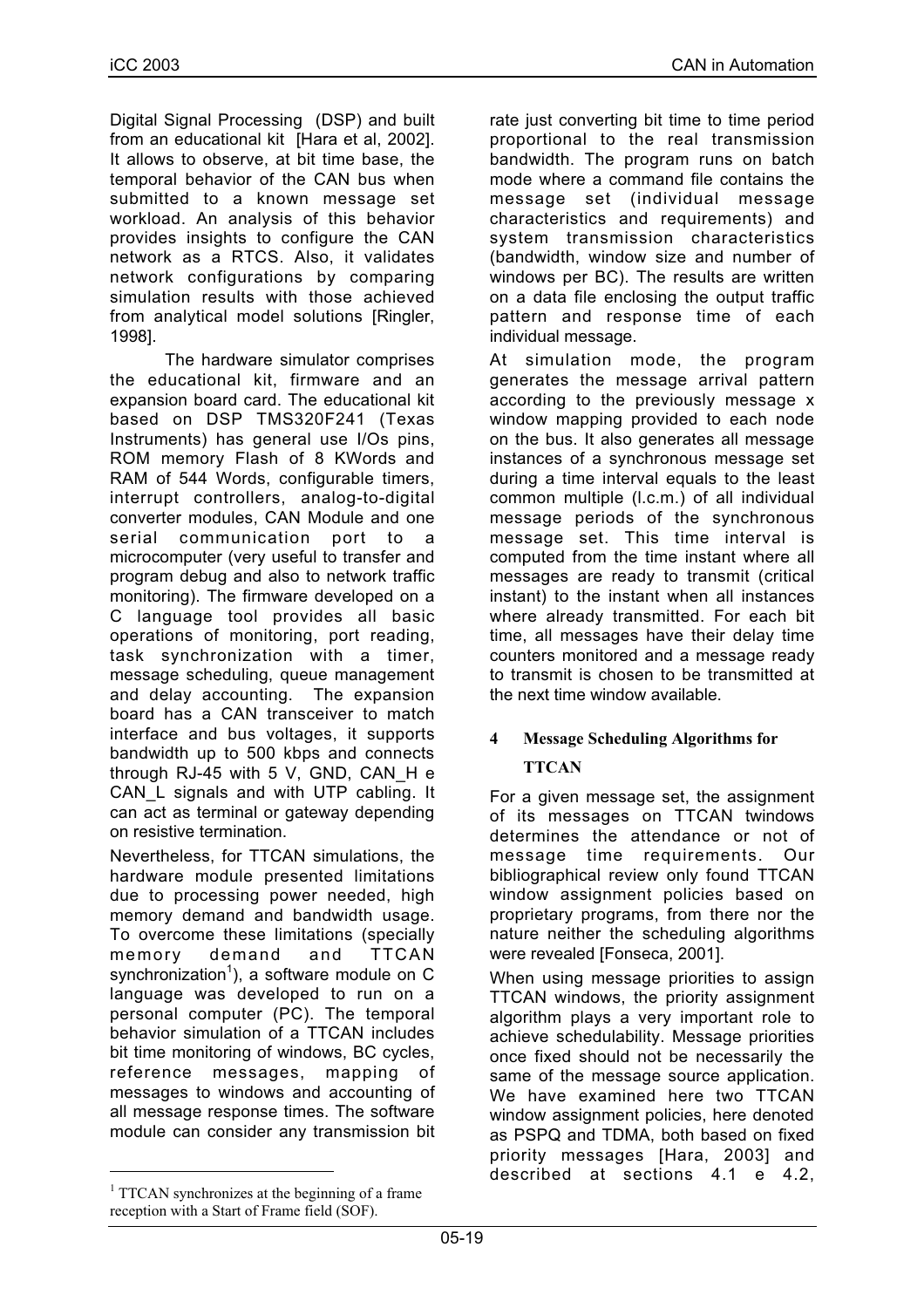respectively. Section 5 discusses some simulation results of both policies.

From now, we analyze the schedulability of a known fixed priority message set on a TTCAN system assuming no message preemption and a fixed size for one TTCAN window equals to the size of the biggest (lengthiest) message of the set.

### **4.1. Pre-scheduling based on preemptive queue (PSPQ)**

We denote as PSPQ, the TTCAN window assignment algorithm to fixed priority messages. Based on a preemptive queue, this queue presents the same message order pattern of a preemptive system. A simulation of the message input traffic considers, for each new message arrival, the message placement at the queue based on its priority. Depending on it, some of the messages already in the queue can be displaced (preempted) and relocated to another position in the queue. This procedure repeats itself until the message arrival pattern completes, that is, the simulation time equals to the time interval determined by the least common multiple of all message periods of the message set under testing. At that point, the resulting queue presents a message queue similar to an output queue of a CAN network. The differences result from message frame sizes: CAN presents variable sizes while TTCAN always fixed size.

### **4.2. Time Division Multiple Access (TDMA)**

The TDMA assigns each free time window according to the priority order of the messages, that is, the highest priority message is assigned to the first time window, the second highest to the second window and so on [Pop, 2000]. Figure 2 presents a BC cycle of a TDMA assignment: the time interval  $T_{JAN}$  is fixed, the RF message is always the first one at a BC cycle and the total interval  $T_{BC}$ equals (n+1) T<sub>JAN</sub>. A message has a preallocated window that can remain free when no message instance occurs. Asynchronous messages should be considered for resource reservation. Idle windows represent reserved resources that were not used.



Figure 2 – TDMA assignment

# **5 Message schedulability on TTCAN**

### **networks**

This section discusses some analytical models which solution results were compared with our simulation model solutions to validate and feedback the design of our simulation tool.

#### **5.1. Analytical model of SCTR temporal behavior**

The analytical model presented at [Tindell et al, 1995] allows a schedulability test of a fixed priority message set over a RTCS. Aiming pre-run time guarantees, results of such test are important at RTCS design to accomplish message time requirements.

It is out of the purpose of this paper to present details of the model, but some of its concepts should be shortly introduced for the understanding of the simulator evaluation. For the sake of clarity, assuming Tindell's model for fixed priority messages, statistically independent messages, message deadlines equal or lower than their occurrence periods, Equation (1) allows the computation of the worst case of response time *q* of a message *i* given:

The message set M:  $\{m_1, m_2, \ldots m_i, \ldots m_n\}$ ;

- a) The number *n* of elements of the message set *M*;
- b) The message characteristics  $m_i$   $C_i$ ,  $T_i$ , *Di, ...}*, where *C* is the message size (as the necessary time to transmit it without preemption at the nominal network bit rate), *T* the occurrence period and *D* its deadline;
- c) The individual and unique fixed priority of the messages;
- d) The network temporal behavior.

*Bi* represents the blocking time caused by priority inversion, that is, the time interval one message with priority *i* can be blocked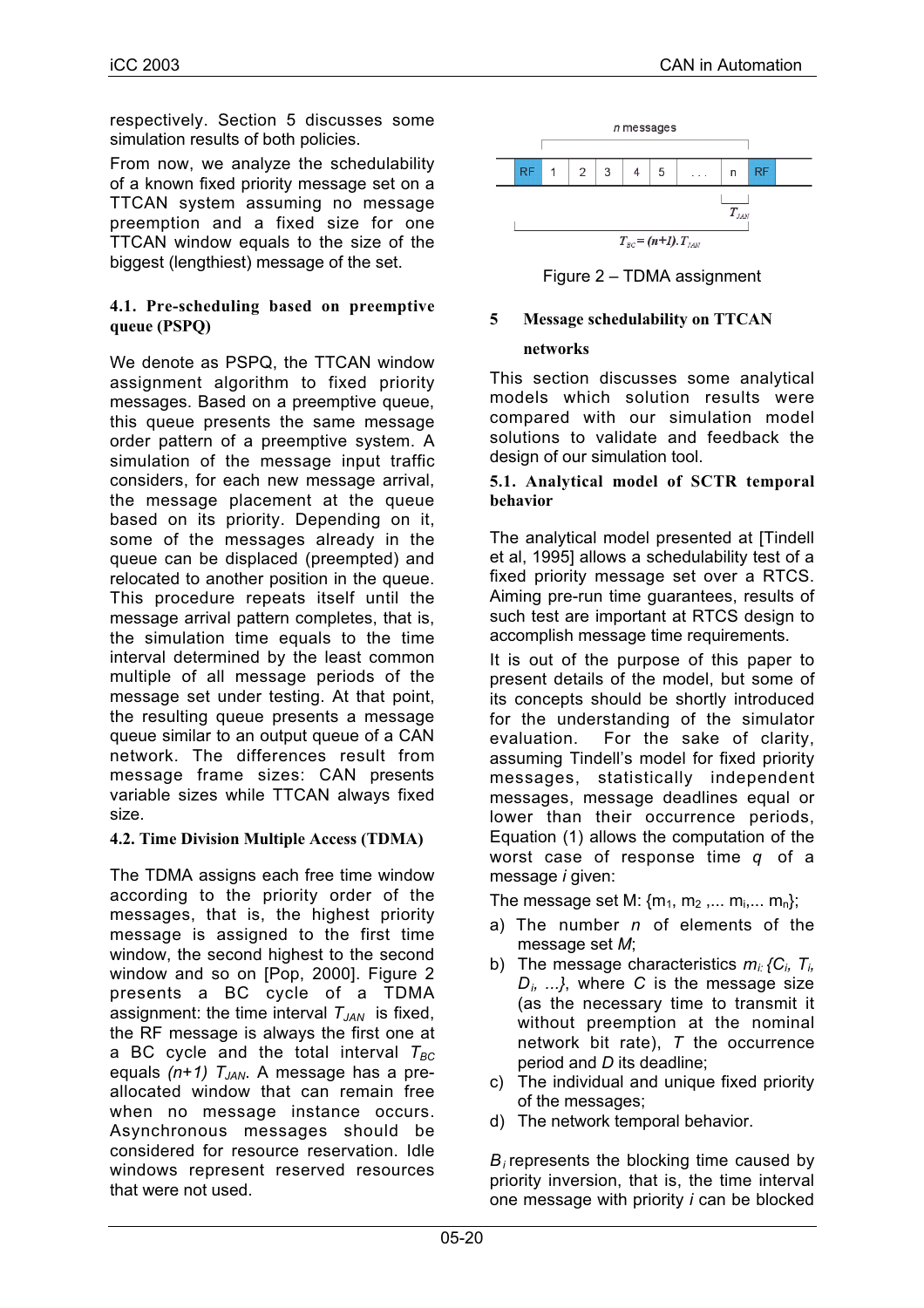by the transmission of a message *j* with lower priority than *i*. The delay inflicted by the set *hp(i)* of messages *j* of higher priority than *i* already in the transmission queue is given by the summation below where Cj represents the size of the message  $j$ ;  $T_j$  is the message  $j$  period and  $p_{bit}$  the bit propagation delay on network physical medium.

$$
q_i = B_i + \sum_{j \in hp(i)} \left[ \frac{q_i + p_{bit}}{T_j} \right] \cdot C_j \qquad (1)
$$

The schedulability test of *M* checks for each message  $m_i$  of M,  $\forall i, 0 \le i \le n$ . If  $q_i$ *< D <sup>i</sup>* then the message set *M* is schedulable<sup>2</sup>.

#### **5.2. Schedulability test of a message set M over TTCAN with PSPQ**

Equation (1) can be refined to include the impact of TTCAN access medium protocol and PSPQ on the schedulability of a fixed priority message set. As seen at section 3.1., when using PSPQ, the message arrival pattern is similar to the message transmission order on a CAN network. Therefore, the analytical model is similar to that presented by [Tindell et al, 1995] to CAN protocols. Thus, the message *i* response time given by *Wi* is:

$$
W_i^{k+1} = C_{ref} + T_{JAN} \cdot \left(1 + \sum_{j \in hp(i)} \left[\frac{W_i^k}{T_j}\right] \cdot T_{JAN}\right)
$$
 (2)

All time windows have fixed size. Therefore, *Bi* from Equation (1) presents an blocking upper bound equal to the window *TJAN*. The RF message impact over a message *i* at each BC cycle is denoted as *Cref*. The model assumes the message set M as entirely pre-assigned to a unique BC cycle which cycle time comprises a message arrival pattern equals to the Least Common Multiple (l.c.m.) of the message periods. This assumption implies the arrival of only one RF message. If  $W_i^{k+1}$  converges to  $W_i^k$ , the satisfaction of (3) indicates the schedulability of M, i.e., all messages will match their deadline requirement.

 $\overline{a}$ 

$$
\forall i \quad 0 < i < n, \qquad W_i < D_i \tag{3}
$$

**5.3. Schedulability test of a message set** *M* **over TTCAN with TDMA**

The M set schedulability test over TTCAN using TDMA assignment policy can be verified by an utilization test [Liu&Layland, 1973]. The TTCAN utilization  $U_T$  can be computed as (4):

$$
U_T = \frac{T_{JAN} \cdot \left( \left| \frac{X}{(n+1)T_{JAN}} \right| + \left| \frac{X}{T_1} \right| + \left| \frac{X}{T_2} \right| + \dots + \left| \frac{X}{T_n} \right| \right)}{X}
$$

where

$$
T_{JAN} \cdot \left[ \frac{X}{T_i} \right] \qquad \text{and} \qquad \frac{T_{JAN} \cdot \left[ \frac{X}{(n+1) \cdot T_{JAN}} \right]}{X}
$$

represent, respectively, the message *i* and the RF message utilization. The necessary requirement to schedulability is  $U_T \leq 1/5$ . With (4) at (5):

$$
\frac{T_{JAN}\left[\frac{X}{(n+1)\cdot T_{JAN}}\right] + T_{JAN}\cdot \sum_{i=1}^{n} \left[\frac{X}{T_i}\right]}{X} \le 1
$$
 (6)

where

 $U_T$  transmission medium utilization;

*TJAN* time window interval;

*X* least common multiple of all message periods including the RF message.

The utilization test is only a necessary test, i.e.: if approved nothing can be said about schedulability, but if not, the message set is not schedulable.

### **6 Experiments**

The scenarios chosen to perform the simulation experiments consider: two message sets, fixed priority scheduling algorithms, two window assignments, bit rate, window size. The message set (with 6 messages and denoted as set *A*), was chosen from [Hansson et al, 2000] and shown at Table 1. A message set *B* includes one more message. The column *qi* presents results obtained from an analytical model with the indicated message priority assignment. Assuming an ideal preemptive priority scheduler, the set *A* of Table 1 is schedulable and set *B* is not ( $q_7 > D_7$ ).

 $2$  We check here only the accomplishment of the deadline requirement.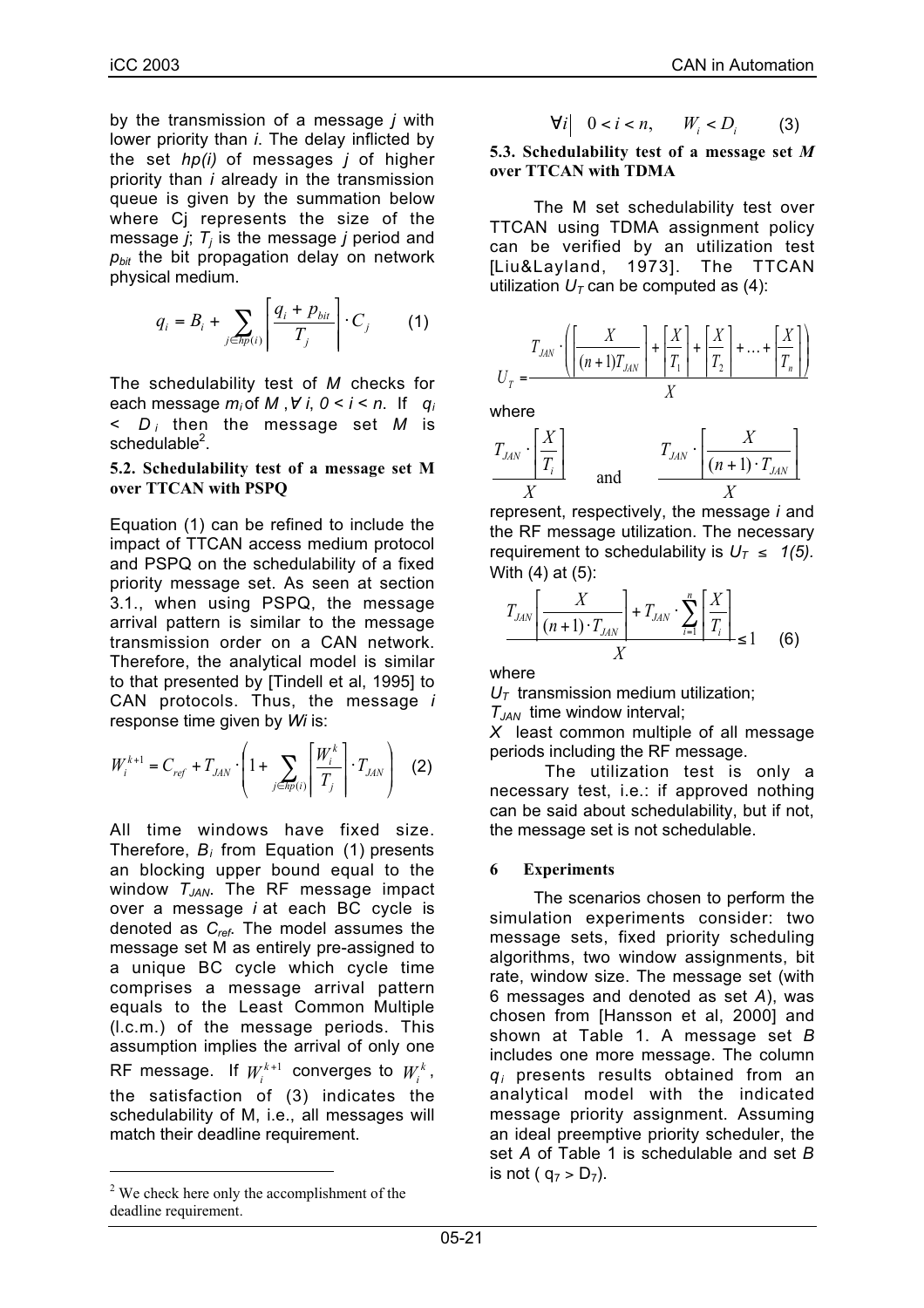| CYNCHILICHI?.  |        |                  |          |       |     |       |       |
|----------------|--------|------------------|----------|-------|-----|-------|-------|
|                |        | <b>Bandwidth</b> |          |       |     |       |       |
|                |        | 25 kbps          |          |       |     |       |       |
| Order          | Set id | Message i        | Priority | $T_i$ | D,  | $C_i$ | $q_i$ |
| 1              | A, B   | Op. 1            |          | 80    | 80  | 5,4   | 10,8  |
| $\overline{2}$ | A, B   | ABS-1            | 2        | 40    | 40  | 5.4   | 16,2  |
| 3              | A, B   | ABS-2            | 3        | 40    | 40  | 5,4   | 21,6  |
| 4              | A, B   | $ABS-3$          | 4        | 40    | 40  | 5.4   | 27,0  |
| 5              | A, B   | ABS-4            | 5        | 40    | 40  | 5.4   | 32.4  |
| 6              | A, B   | Op. 2            | 6        | 150   | 150 | 5,4   | 37,8  |
|                | B      | Op. 3            |          | 30    | 30  | 5,4   | 49,9  |

Table 1 – message sets applied at the ovnorimonte

Table 2 presents CAN simulation results of sets A and B with both models: simulation and analytical (Equation 2). The hardware simulation of the experiment number 3 reveals the pessimism of the analytical model result.

|                |                                    | Bandwidth<br>25 Kbps               |                |                           |
|----------------|------------------------------------|------------------------------------|----------------|---------------------------|
| Exp<br>Id      | Analytical<br>model test<br>result | Simulation<br>model test<br>result | Message<br>set | Message<br>priority Order |
|                | Schedulable                        | Schedulable                        | A              | 1,2,3,4,5,6               |
| $\mathfrak{D}$ | Non-<br>schedulable                | Non-<br>schedulable                | B              | 1,2,3,4,5,6,7             |
| $\mathcal{L}$  | Non-<br>schedulable                | Schedulable                        | B              | 7, 1, 2, 3, 4, 5, 6       |
| 4              | Non-<br>schedulable                | Non-<br>schedulable                | B              | 1,2,3,4,5,7,6             |

Table 2 – CAN experiment results

Time synchronization of the hardware simulator happens only after frame reception. Because CAN frames have variable size due to bit stuffing, synchronization causes jitter on the time base. To circumvent this effect, TTCAN simulations execute on a software module. All TTCAN network terminals should begin their first BC cycle synchronized and with delay and period counters set to zero. We assume error control only at application level, implying on message retransmission only at a free window (not previously assigned) through CAN bus arbitration. The TTCAN operation under PSPQ considers window to message mapping obtained from the final preemptive queue simulation explained at section 3.1. First, a scheduler module scans at each program loop (equivalent to a bit transmission time) if there is any message arrival. The loop execution also increases the delay counter of each message at the transmission

queue and places the pending messages at the preemptive queue. Before a window transmission starts, the highest priority message at the pending message queue is mapped to the current time window (exactly as the CAN bus arbitration process would done). This procedure is repeated until the equivalent of the l.c.m. of all message periods of the message set under test. The transmission pattern achieved is similar to that transmitted by CAN, unless for the frame sizes. Table 3 presents the results of TTCAN simulations.

| Table 3 - TTCAN experiments |
|-----------------------------|
| results                     |

| <b>BW</b><br>(kbps) | Test goal                                | <b>WDW</b><br>assignm. | <b>WDW</b><br>size<br>(ms) | D<br>Miss | <b>SM</b><br>col. | # of<br>BC<br>cycles |
|---------------------|------------------------------------------|------------------------|----------------------------|-----------|-------------------|----------------------|
| 50                  | Analysis of<br><b>BC</b> cycle<br>impact | <b>PSPO</b>            | 3,28                       |           | 3                 | 2                    |
| 50                  | Analysis of<br><b>BC</b> cycle<br>impact | <b>PSPO</b>            | 3.28                       |           | 6                 | 1                    |
| 50                  | Temporal<br>Redundancy                   | <b>PSPQ</b>            | 3,28                       |           | 12                | 1                    |
| 50                  | Analysis of<br><b>BC</b> cycle<br>impact | <b>TDMA</b>            | 3,28                       | Yes       | 3                 | 2                    |
| 50                  | Analysis of<br>BC cycle<br>impact        | <b>TDMA</b>            | 3,28                       |           | 6                 | 1                    |
| 25                  | <b>TTCAN</b><br>using CAN                | TDMA                   | 6,56                       | Yes       | 6                 | 1                    |
| 50                  | Temporal<br>Redundancy                   | <b>TDMA</b>            | 3,28                       | Yes       | 12                | 1                    |
| 62,5                | Temporal<br>Redundancy                   | TDMA                   | 2,624                      |           | 12                | 1                    |

The results show the impact of BC cycles on the message set schedulability: the overhead imposed by the number of RF messages is directly related to the BC cycle size. Also, the lesser the time window size better the network performance.

# **7 Final Comments**

Some interesting insights about TTCAN configuration were learned from the simulations: e.g., once a message set presents itself as non-schedulable at an specific network configuration, small changes (decrease) on window interval results on better bandwidth use. Therefore, size choice of window should be carefully done. A first approach suggests the size of the biggest (lengthiest) message, once preemption is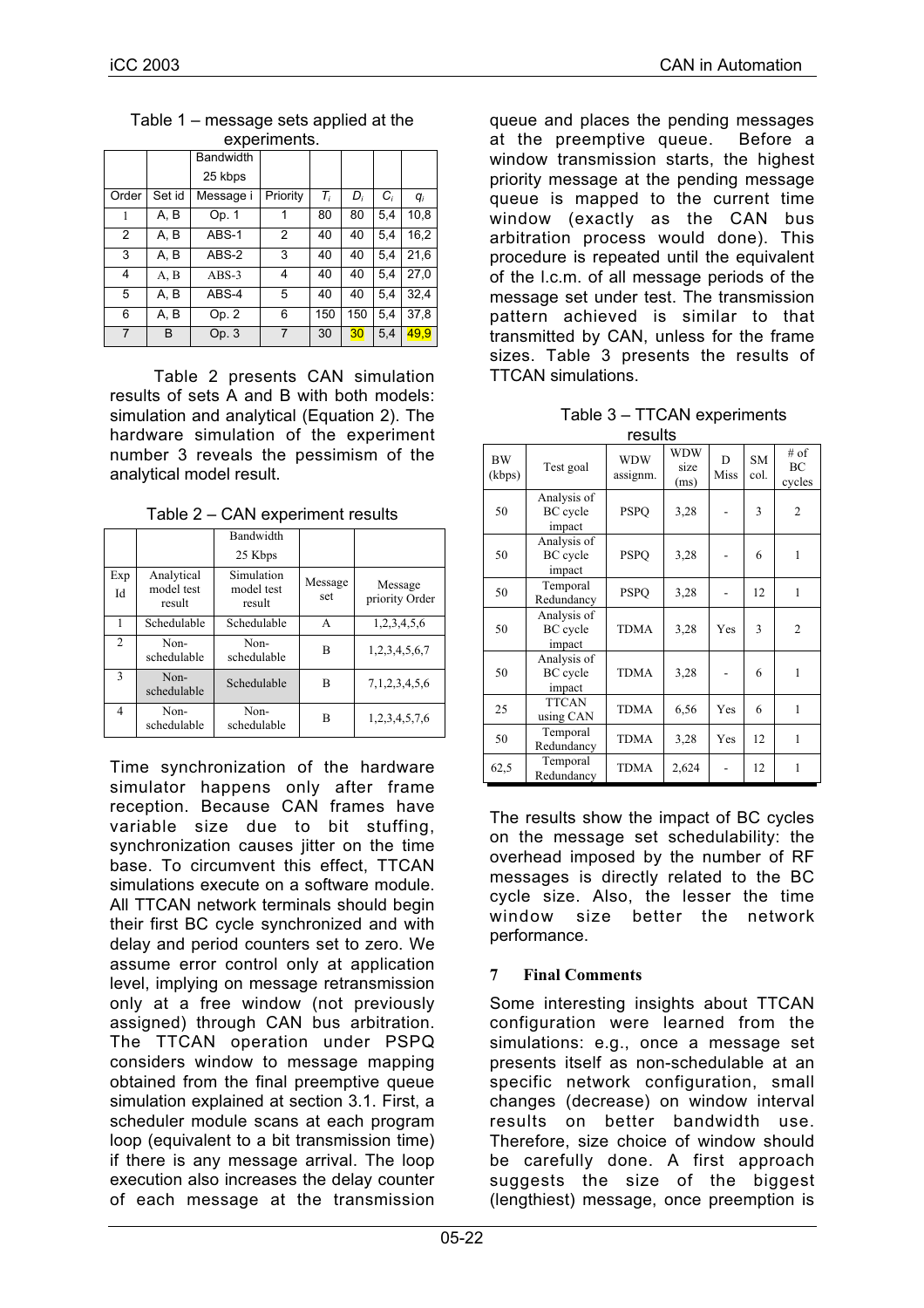not considered (fragmentation). Also, testing of assignment policies for window size and message priorities can be conducted through simulation use, for example, as the heuristics used to develop PSPQ. Temporal Redundancy reveals itself very interesting while minimizing bandwidth idleness. Differently from TTP/C, the TTCAN allows free window (non-allocated) use through CAN arbitration. The impact of these allocations can determine the schedulability of a message set on a heavy traffic network.

The scenarios of Table 3 allowed tests of several parameter configurations but we are still collecting results. From this first step, it is clear for us the importance of simulations and its result validation to establish new approaches (directives) to TTCAN and CAN configuration aiming to accomplish real time requirements. Considering the educational use of the

simulation tool, CAN and TTCAN protocol features are made easy to understand, especially to smooth analytical models comprehension.

### **8 References**

[CAN-CiA, 2002] CAN-CiA. "**Controller Area Network (CAN), an Overview**", http://www.can-cia.org/can/, 2002.

[Coelho, 2002] J. M. A. Coelho. **"Aprendizado de Heurísticas para o Escalonamento de Sistemas de Tempo** Real", WTR - 20° SBRC - Brasil, 2002.

[Fonseca, 2001] J. Fonseca, F. Coutinho, J. Barreiros. "**Scheduling for a TTCAN network with a stochastic optimization** algorithm", proceedings of 4<sup>th</sup> FET'2001, IFAC Conference on Fieldbus Systems and their Applications, Nancy, France, Nov. 2001.

[Liu&Layland, 1973] C. L. Liu and J. W. Layland: **Scheduling algorithms for multiprogramming in a hard-real-time environment.** Journal of the ACM, 20(1), 1973.

[Hansson et al, 2000] H. Hansson, C. Norström, S. Punnekkat. "**Integrating Reliability and Timing Analysis of CANbased Systems**", IEEE Workshop on Factory Communication Systems (WFCS-2000), Porto, Portugal, September 2000.

[Hara et al, 2002] A. Hara, E. Wagner, K. Fonseca, L. Scandelari, E. Nisenbaum. **"Um Sistema Didático (Hardware e Firmware) para simular redes tipo CAN"**, WTR - 20° SBRC - Brasil, 2002.

[Hara, 2003] A. Hara. **"Uma Proposta de Heurística para Configuração de TTCAN como Sistema de Comunicação Tempo Real"**, MSc. Thesis 271, CEFET-PR, CPGEI, Curitiba, Brasil, 2003.

[ISO 11898, 1993] ISO 11898. "**Road Vehicles – Interchange of Digital Information - Controller Area Network (CAN) for High-Speed Communication**", Technical Committee ISO/TC 22, Road vehicles, Subcommittee SC3, Electrical and Electronics equipment, Nov. 1993.

[ISO 11898-4, 2000] ISO 11898-4. "**Road Vehicles – Controller Area Network (CAN) – Part 4: Time Triggered Communication**", Technical Committee ISO/TC 22, Road vehicles, Subcommittee SC3, Electrical and electronics equipment, Dec. 2000.

[Kopetz e Grünsteidl, 1994] H. Kopetz, G. Grünsteidl. "**TTP – A Protocol for Fault-Tolerant Real Time Systems**", IEEE Computer, pp. 14-23, January 1994.

[Krüger, 1995] A. Krüger. "**Performance Constraints for a Time-Triggered Communication Controller**", citeseer.nj.nec.com/163555.html,

European Research Seminar on Advances in Distributed Systems, Alpe d'Huez, France, April 1995.

[Pop, 2000] P. Pop. "**Scheduling and Communication Synthesis for Distributed Real Time Systems**", ISBN 91-7219-776-5, ISSN 0280-7971, Institute of Technology - Linköping University, Linköping, Sweden, 2000.

[Ringler, 1998] T. Ringler, J. Steiner, R. Belschner, B. Hedenetz. **"Increasing Systems Safety for by-wire Applications in Vehicles by Using a Time Triggered Architecture"**, SAFECOMP, 17th Int. Conf. on Computer Safty, Reliability and Security, Heidelberg, 1998.

[Tindell et al, 1995] K. Tindell, A. Burns, A. Wellings. "**Calculating Controller Area Network (CAN) Message Response Times**", Control Engineering Practice 3 (8): 1163-1169, 1995.